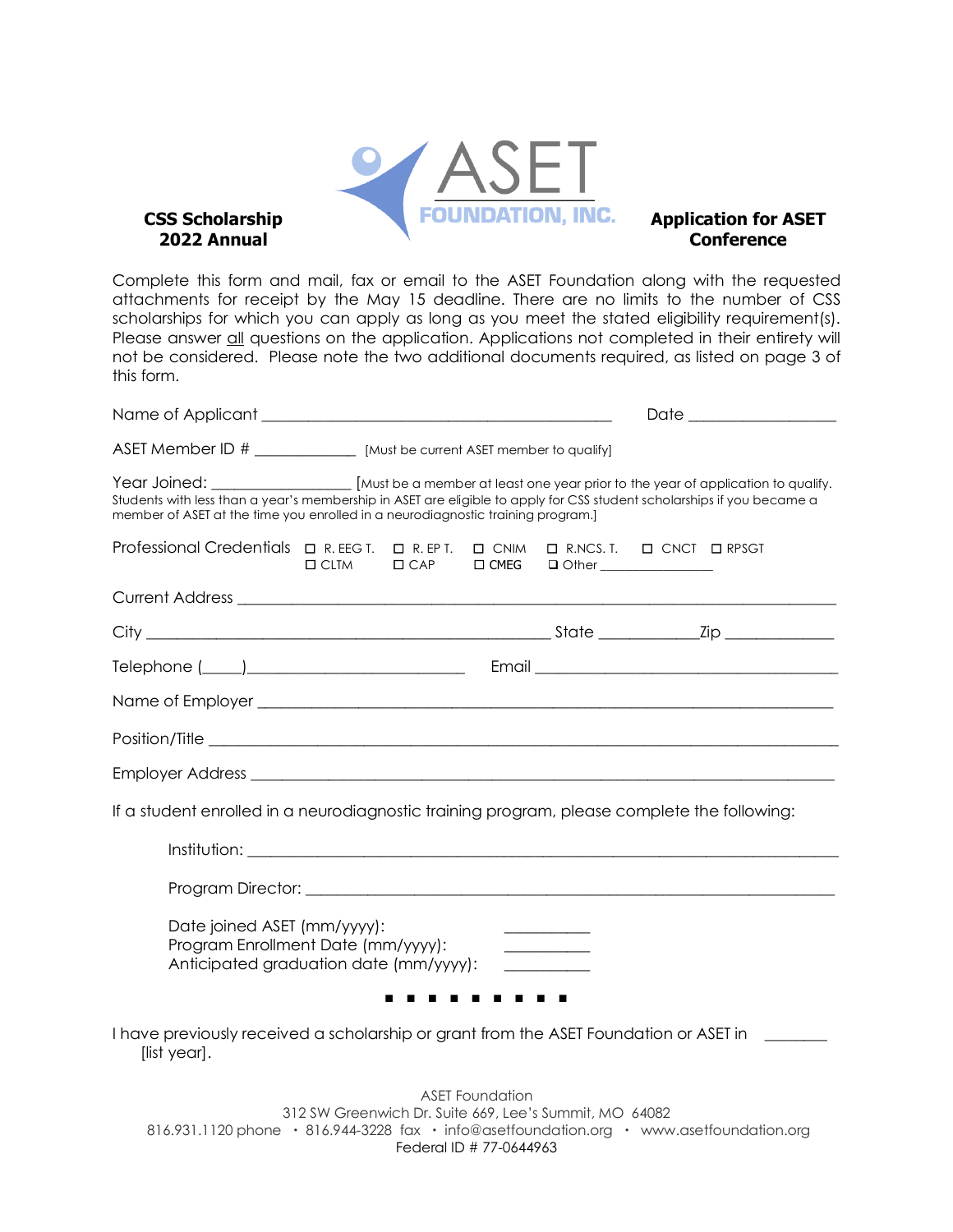☐ I have never received a scholarship or grant from the ASET Foundation or ASET.

| Are you taking board exams this year? | $\square$ Yes | $\Box$ No |  |
|---------------------------------------|---------------|-----------|--|
|                                       |               |           |  |

Total estimated expense to attend the ASET Annual Conference: \$\_\_\_\_\_\_\_\_\_\_\_

Expense amounts anticipated to be provided by (complete all that apply):

| $\Box$ | Self                                  |  | $\square$ Employer           |  |
|--------|---------------------------------------|--|------------------------------|--|
|        | $\Box$ Parents                        |  | $\Box$ Loans                 |  |
|        | $\Box$ Spouse                         |  | $\Box$ Part/Full Time Job \$ |  |
|        | $\Box$ Personal Savings $\frac{6}{2}$ |  | $\Box$ Other                 |  |

By checking the box(es) below, I hereby make application for the following CSS Scholarship(s). Note: There is no limit to the number of scholarships for which you can apply as long as you meet the stated eligibility criteria.

- ☐ **ABRET 2022 Continuing Education Scholarship**: This \$1525 scholarship will cover one full registration to the 2022 ASET Annual Conference and \$1000 to cover travel and lodging to attend the conference. To be eligible for the scholarship, applicants must meet the ASET member qualifications, and must preparing to take any of the ABRET board exams.
- ☐ **Cadwell 2022 Continuing Education Scholarship**: This \$525 scholarship will cover one Full registration to the 2022 ASET Annual Conference. To be eligible for the scholarship, the applicant must meet the ASET member qualifications, and must be preparing for the ABRET R. EEG T. exam.
- ☐ **Cadwell 2022 Continuing Education Scholarship**: This \$525 scholarship will cover one Full registration to the 2022 ASET Annual Conference. To be eligible for the scholarship, the applicant must meet the ASET member qualifications, and must be preparing for the ABRET CLTM exam.
- ☐ **David Weaver and Company 2022 Continuing Education Scholarships**: Two \$725 scholarships are available. Each scholarship will cover the cost of one Full registration to the 2022 ASET Annual Conference *and* \$200 to be used by the recipient to offset travel expenses to the event. To be eligible for the scholarships, applicants must meet the ASET member qualifications.
- ☐ **Lifelines Neuro Corp 2022 Continuing Education Scholarships**: One \$525 scholarship is available. Each scholarship will cover the cost of one full registration to the 2022 ASET Annual Conference. To be eligible for the scholarships, To be eligible for the scholarship, the applicant must meet the ASET member qualifications, and must be primarily working in EEG or LTM.

☐ **Signal Gear Scholarship:** This \$525 scholarship covers one full registration to the 2022 ASET Annual Conference. To be eligible for the scholarship, applicants must meet the ASET member qualifications.